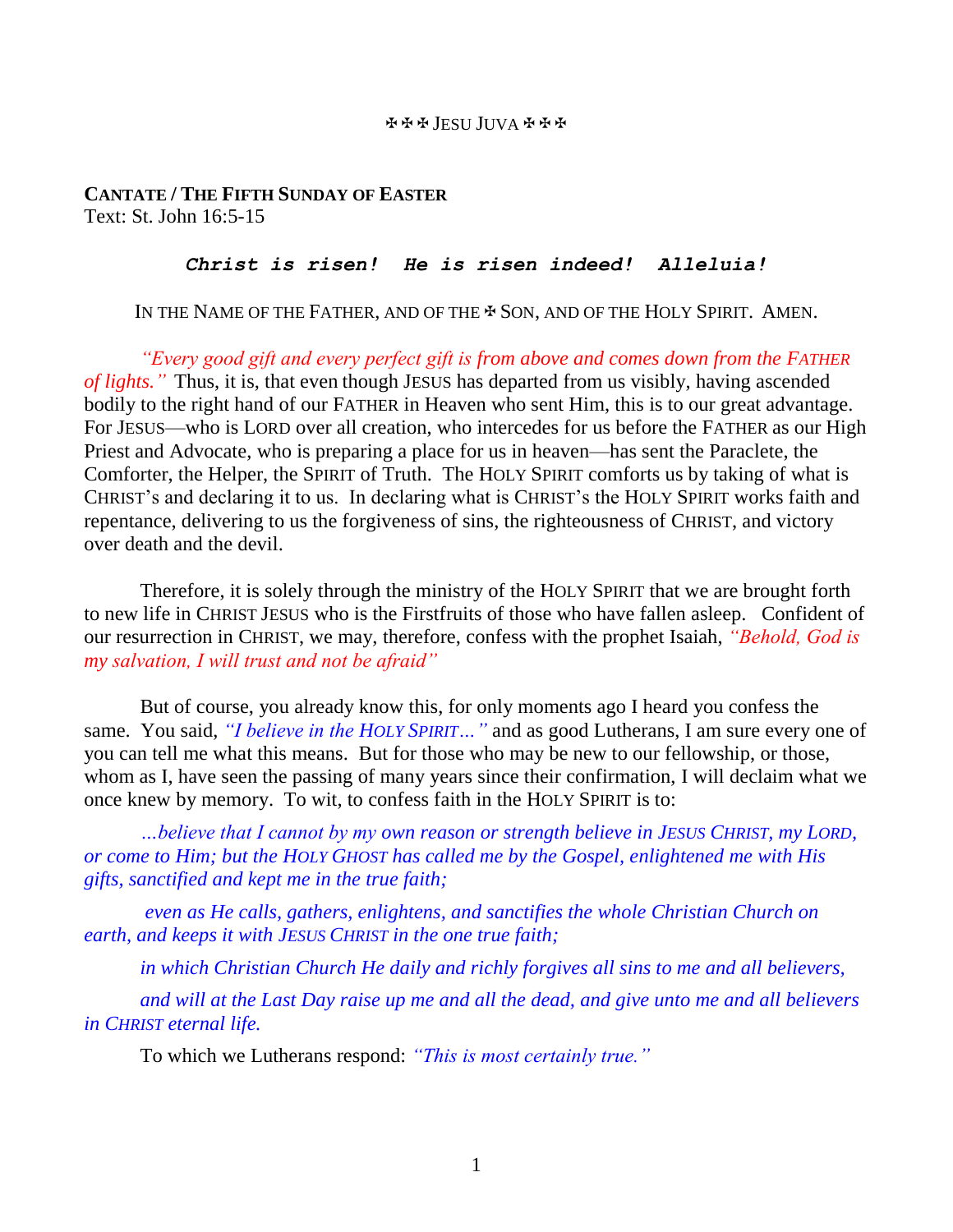Of course, we could give the Readers' Digest version of Luther's explanation to the Third Article of the Apostles' Creed by simply stating that the Holy Spirit makes us holy and our confession would be no less true. This is so because the true work of the HOLY SPIRIT is that of sanctification, or more simply put, to make us holy by bringing us to faith in Jesus Christ. Thus His Name, "HOLY SPIRIT." For the HOLY SPIRIT is the One that makes us holy and keeps us in the *"one true faith"* in a blessed state of sanctification or holiness.

You see, the real work of the HOLY SPIRIT is the revelation of the redemption our LORD JESUS CHRIST won for us through His life, death, and resurrection. It really is that simple! The HOLY SPIRIT preaches CHRIST into us giving to us the benefits of His saving work by preaching God's Word through our ears and into our hearts that we believe and be made holy. As it is written and you have so often heard, *"Faith comes by hearing, and hearing by the Word of God."*

Therefore, without the preaching of the Gospel by the HOLY SPIRIT, you could know nothing about JESUS and what He has done for you. Without the preaching of the Gospel by the HOLY SPIRIT, you could not believe in CHRIST and therefore receive the benefits of His work. All JESUS' work would have been in vain and we would still be lost in our sins because His work would remain hidden from us and lost forever. Where the HOLY SPIRIT does not cause the Gospel to be preached and does not awaken one's understanding of it in the heart, all is lost. (Luther)

In order to give us the treasures won for us by JESUS, God has caused His Word to be written down in the pages of Holy Scripture by His faithful prophets, apostles, and disciples, to be preached and taught to us by faithful men in the Office of the Holy Ministry, and administered to us in the blessed Sacraments which CHRIST Himself has ordained.

These are the means, by which we are called, gathered, and enlightened. God's Holy Word and blessed Sacraments are vessels from which He dispenses faith to fill our empty cups to overflowing. These, and these *alone* are the means by which we are made holy and kept in the one true faith. Therefore being sanctified, being made holy, is nothing else than being brought to the LORD CHRIST in faith that we may receive the treasures of His blessed work to which we could not have come by our own reason or strength.

Let this, then, stand as a warning to you, for where CHRIST is not preached, there is no HOLY SPIRIT to create, call, and gather the Christian Church, apart from which no one can come to the LORD CHRIST. Where there is no HOLY SPIRIT, there is no CHRIST; there is no God, and therefore, no Christian Church.

The vehicles or marks of the true Christian Church, those things through which the HOLY SPIRIT works, are preaching, Absolution, Baptism, and the LORD's Supper. Everything else in the Church is secondary.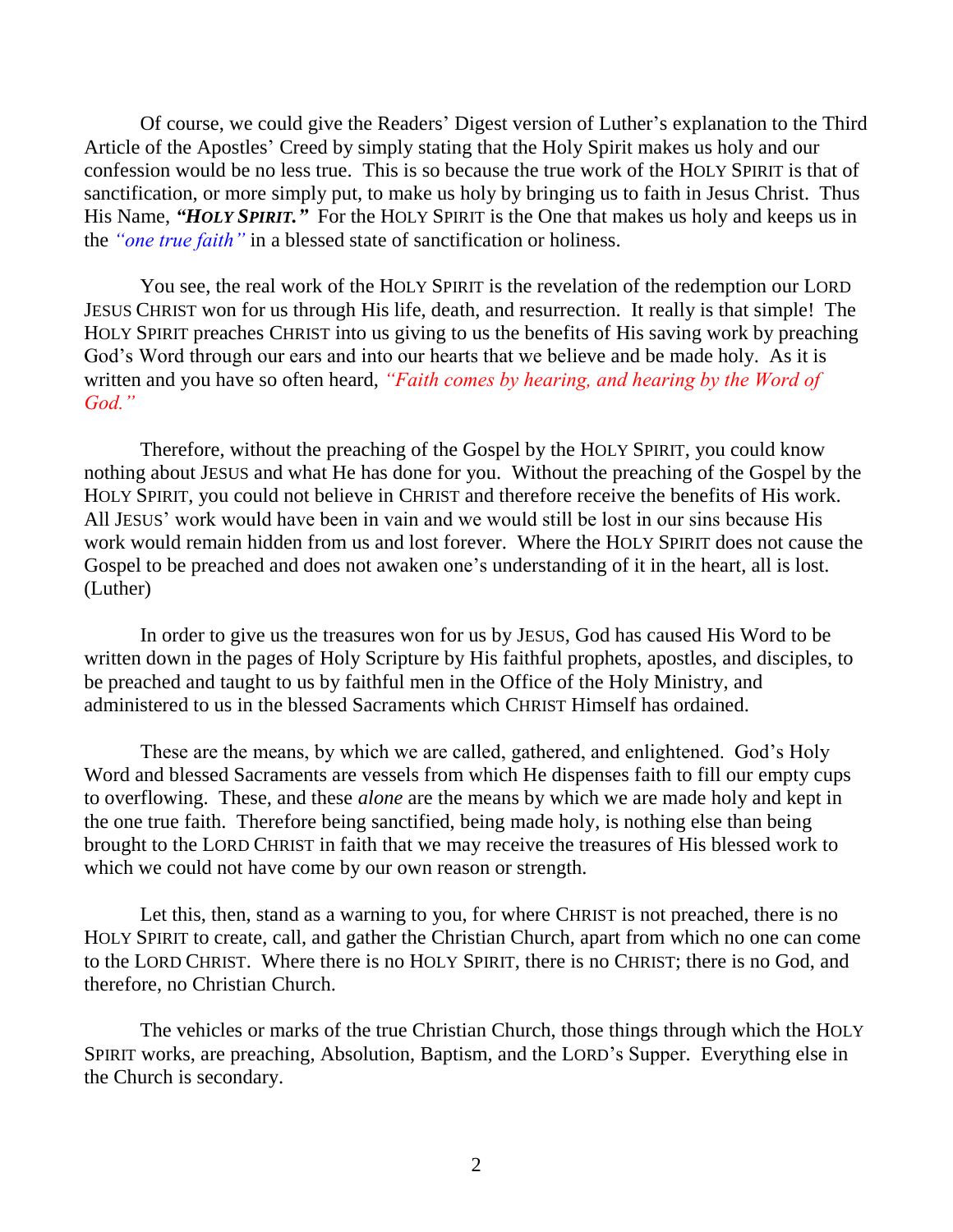In Baptism sinners die with CHRIST and are buried with Him into judgment, that just as He was raised from the dead by the glory of the FATHER, they are also raised with Him to walk in newness of life, real and abundant life, everlasting life. It is there, in Baptism, where water and Word are poured over you, that you were given and received the HOLY SPIRIT with all of His gifts: victory over death and the devil, the forgiveness of sin, God's grace, and the entire Gospel in CHRIST.

God makes Christians by water and Word, by way of gift, such that faith and life do not come by the ears of God being filled with our words of promise, for those words are untrue and at times even empty. Nor does faith and life come by any work or merit on our part. Faith and life come by hearing the Word and promises of God and believing them, for those Words and promises are most certainly true and unbreakable, for God does not and cannot lie and with Him *"… there is no variation or shadow of turning."*

How does the HOLY SPIRIT use the Word of God to create faith and life? He creates faith and life by convicting you with respect to sin, because of your unbelief; convicting you of righteousness, because even the holiest of your good works are but filthy rags; convicting you of judgment because Satan has already been condemned. In all of this, the HOLY SPIRIT preaches the Word of God into the ears of the unbelieving and the half-believing that they may receive the life and righteousness of CHRIST.

The Holy Spirit preaches this Gospel into your ears: *JESUS CHRIST, true God, begotten of the FATHER in eternity, and also true man, born of the Virgin Mary, is your LORD. He has redeemed you, a lost and condemned creature. He has purchased and freed you from all sins, from death, and from the power of the devil, not with gold or silver but with His holy, precious Blood and with His innocent suffering and death.*

The HOLY SPIRIT declares it is by the Blood of CHRIST that you are made holy, and the Blood of CHRIST alone.

The HOLY SPIRIT tells you, that your *"goodness"* will not get you into heaven. He tells you, you could never be *"good"* enough. He tells you that, on your own, you cannot be *"good"* at all. But, *"Blessed are the poor in spirit, for theirs is the Kingdom of Heaven."*

JESUS tells us He came to seek and save the lost and the condemned of this world. He said, *"Those who are well have no need of a physician, but those who are sick…For I did not come to call the righteous, but sinners, to repentance."* This means that through the goodness and mercy of God the FATHER, for the sake of the suffering, dying, and rising of God the SON, by the working of the HOLY SPIRIT, you need not lift a finger to inherit eternal life. It is yours, freely given, a gift from God the FATHER for the sake of God the SON, poured over you in the waters of Baptism; poured into you in the Sacrament of the Altar; and delivered into your ears by the preaching and work of God the HOLY SPIRIT.